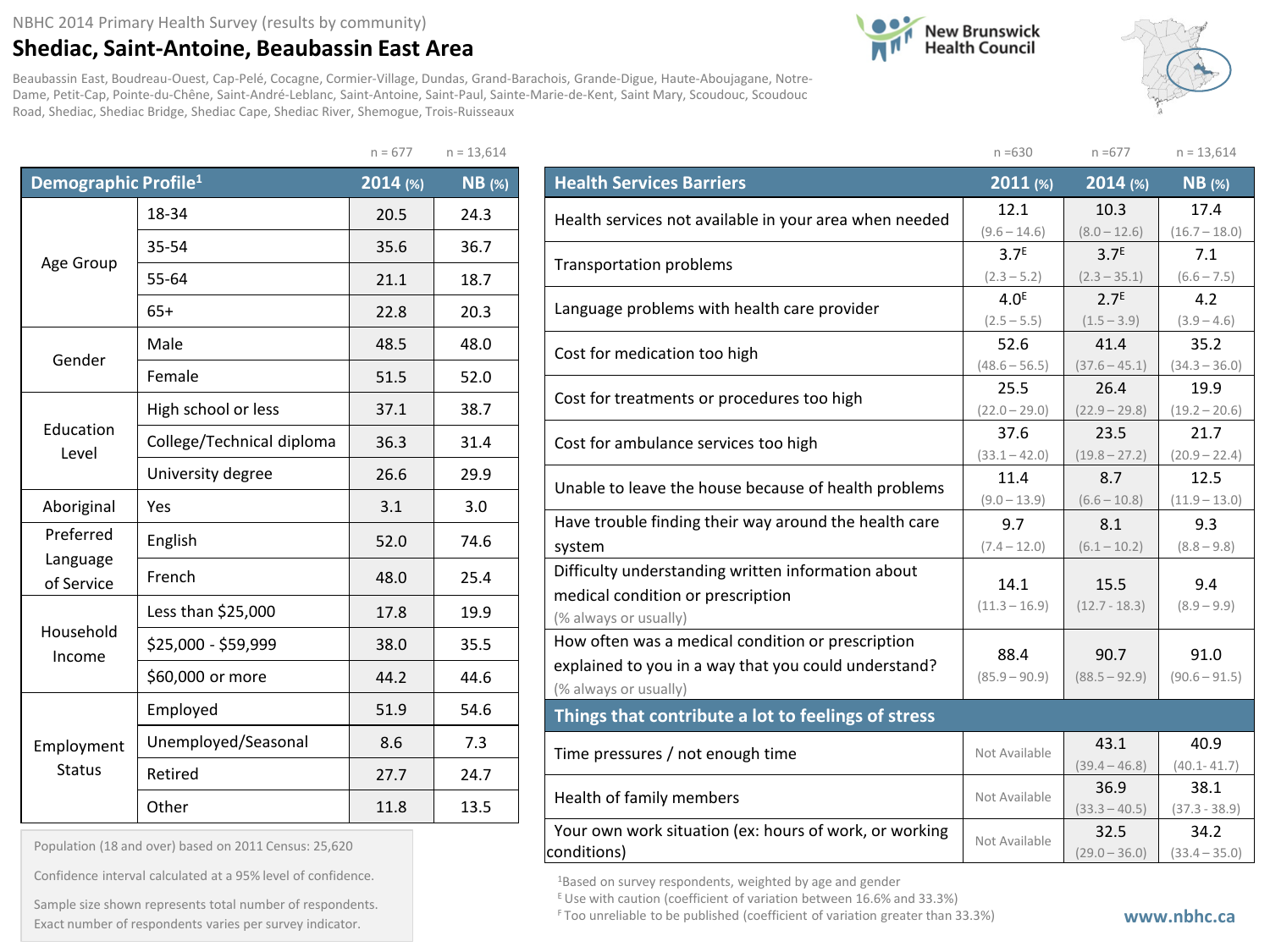## **Shediac, Saint-Antoine, Beaubassin East Area**

 $\triangle$  = Higher than 2011 results

 $\blacklozenge$  = Lower than 2011 results

| $n = 630$ | $n = 677$ | $n = 677$ | $n = 13.614$ |
|-----------|-----------|-----------|--------------|

|                                                  | $n = 630$               | $n = 677$               | $n = 13,614$            |
|--------------------------------------------------|-------------------------|-------------------------|-------------------------|
| <b>Health Profile</b>                            | 2011(%)                 | 2014 (%)                | $NB$ (%)                |
| Self-rated Health (% very good or excellent)     | 54.1                    | 46.9                    | 50.5                    |
|                                                  | $(50.2 - 58.0)$         | $(43.2 - 50.6)$         | $(49.6 - 51.3)$         |
| Self-rated mental or emotional health            | Not Available           | 61.6                    | 65.4                    |
| (% very good or excellent)                       |                         | $(57.9 - 65.2)$         | $(64.6 - 66.2)$         |
| "My health largely depends on how well I take    | 50.2                    | 55.9                    | 55.2                    |
| care of myself" (% strongly agree)               | $(46.3 - 54.1)$         | $(52.1 - 59.6)$         | $(54.4 - 56.0)$         |
| Number of prescription medications taken on a    | 10.3                    | 11.8                    | 15.2                    |
| regular basis <sup>3</sup> (%6 or more)          | $(7.4 - 13.2)$          | $(8.9 - 14.7)$          | $(14.5 - 15.9)$         |
| Discuss regularly with a health professional on  |                         |                         |                         |
| improving health or preventing illness           | 28.6<br>$(24.9 - 32.3)$ | 28.8<br>$(25.3 - 32.2)$ | 25.4<br>$(24.7 - 26.1)$ |
| (% always or usually)                            |                         |                         |                         |
| How long have you been seeing the same family    | 81.3                    | $\sqrt{72.6}$           | 73.0                    |
| doctor? (% 5 years or more)                      | $(78.1 - 84.4)$         | $(69.2 - 76.1)$         | $(72.2 - 73.7)$         |
| Are you limited in doing activities because of a |                         |                         |                         |
| physical or mental condition, or a health        | Not<br>Available        | 17.3                    | 22.1                    |
| problem? (% yes)                                 |                         | $(14.5 - 20.2)$         | $(21.4 - 22.8)$         |
| <b>Memory Loss</b>                               |                         |                         |                         |
| Someone in household has a memory problem        | Not                     | 8.8                     | 9.9                     |
|                                                  | Available               | $(6.7 - 11.0)$          | $(9.4 - 10.4)$          |
| that interferes with day to day function         | Not                     | 2.5 <sup>E</sup>        | 3.9                     |
|                                                  | Available               | $(1.4 - 3.7)$           | $(3.6 - 4.2)$           |
| <b>Health Behaviours</b>                         |                         |                         |                         |
| Eating fruits and vegetables                     | Not Available           | 50.8                    | 50.4                    |
| (% 5 portions or more a day)                     |                         | $(47.1 - 54.6)$         | $(49.5 - 51.2)$         |
| Moderate or vigorous physical activity           | Not Available           | 49.2                    | 49.0                    |
| (% at least 2 1/2 hours a week)                  |                         | $(45.5 - 53.0)$         | $(48.1 - 49.8)$         |
| Current smoker                                   | Not Available           | 18.2                    | 19.2                    |
| (% daily or occasional)                          |                         | $(15.3 - 21.1)$         | $(18.5 - 19.8)$         |
| Unhealthy weight                                 | Not Available           | 32.6                    | 30.8                    |
| (% obese)                                        |                         | $(29.0 - 36.2)$         | $(30.0 - 31.6)$         |

**Chronic Health Conditions1 2011 (%) 2014 (%) <sup>20142</sup> (#) NB (%)** One or more chronic health conditions3 55.6  $(51.7 - 59.5)$ 60.8  $\begin{array}{|c|c|c|c|c|}\n\hline\n60.8 & 15,586 & 61.6 \\
\hline\n\text{157.2--64.5} & & 15,586 & \text{(60.8--62)}\n\hline\n\end{array}$  $(60.8 - 62.4)$  High blood pressure 24.2  $(20.9 - 27.5)$ 23.6 23.6 6,055 27.0<br>(20.5 – 26.8) 6,055 26.2 – 27  $(26.2 - 27.7)$  Gastric Reflux (GERD) 15.9  $(13.0 - 18.7)$ 15.4  $\begin{array}{|c|c|c|c|c|}\n\hline\n15.4 & 3,956 & 16.4 \\
\hline\n(12.7-18.1) & 3,956 & (15.8-17.6) & 16.4\n\end{array}$  $(15.8 - 17.0)$ Depression 13.0  $(10.4 - 15.6)$ 15.0  $\begin{array}{|c|c|c|c|c|}\n\hline\n & 15.0 & 3,843 & 14.9\n\hline\n & 14.3-15 & & & 14.3-15\n\end{array}$  $(14.3 - 15.5)$ Arthritis 13.9  $(11.2 - 16.6)$ 14.4  $\begin{array}{|c|c|c|c|c|}\n\hline\n14.4 & & 3,681 & 17.4 \\
\hline\n(11.8-17.0) & 3,681 & (16.8-18)\n\end{array}$  $(16.8 - 18.0)$  Asthma 9.7  $(7.4 - 11.9)$ 12.4  $\begin{array}{|c|c|c|c|c|}\n\hline\n12.4 & 3,177 & 11.8 \\
\hline\n9.9-14.9 & 3,177 & 11.3-12\n\end{array}$  $(11.3 - 12.4)$  Chronic pain 11.5  $(9.0 - 14.0)$ 11.1  $\begin{array}{|c|c|c|c|c|}\n\hline\n11.1 & 2,836 & 14.0\n\hline\n(8.7-13.4) & 2,836 & (13.5-14)\n\hline\n\end{array}$  $(13.5 - 14.6)$ Cancer 6.8  $(4.9 - 8.8)$ 10.2  $\begin{array}{|c|c|c|c|c|}\n\hline\n10.2 & 2,611 & 8.3 \\
\hline\n(7.9-12.4) & & (7.8-8.3)\n\hline\n\end{array}$  $(7.8 - 8.7)$  Diabetes 7.2  $(5.2 - 9.2)$ 8.7  $\begin{array}{|c|c|c|c|c|}\n\hline\n8.7 & 2,239 & 10.7 \\
\hline\n6.6 - 10.8 & 2,239 & 10.1 - 11.\n\hline\n\end{array}$ (10.1- 11.2) Heart disease 6.3  $(4.4 - 8.1)$ 4.9E  $\begin{array}{c|c} \n4.9^{\text{E}} & 1,259 & 8.3 \n\hline\n(3.3-6.5) & 1,259 & (7.9-8.3) \n\end{array}$  $(7.9 - 8.8)$ Mood disorder other <br>than depression F  $\left( \begin{array}{c} 2.6^E \\ 1.4-3 \end{array} \right)$  $(1.4 - 3.8)$  $675$  3.0  $(2.7 - 3.2)$  Emphysema or COPD F 2.3E  $(1.2 - 3.5)$  $601$  3.0  $(2.7 - 3.3)$ Stroke  $\begin{array}{|c|c|c|c|c|}\n\hline\n\end{array}$  F  $\begin{array}{|c|c|c|c|}\n\hline\n\end{array}$   $\begin{array}{|c|c|c|c|}\n\hline\n\end{array}$  $(0.7 - 2.7)$ 438 2.5  $(2.2 - 2.8)$ 

Confidence interval calculated at a 95% level of confidence.

Symbols  $\bigwedge$  and  $\bigvee$  indicate a statistically significant difference at the 95% level of confidence.

Sample size shown represents total number of respondents. Exact number of respondents varies per survey indicator.

<sup>1</sup> Self-reported based on survey respondents

<sup>2</sup> Estimated number of citizens who have the selected chronic health condition

<sup>3</sup> Among the twelve chronic health conditions listed in table located at the right of this page.

E Use with caution (coefficient of variation between 16.6% and 33.3%)

F Too unreliable to be published (coefficient of variation greater than 33.3%)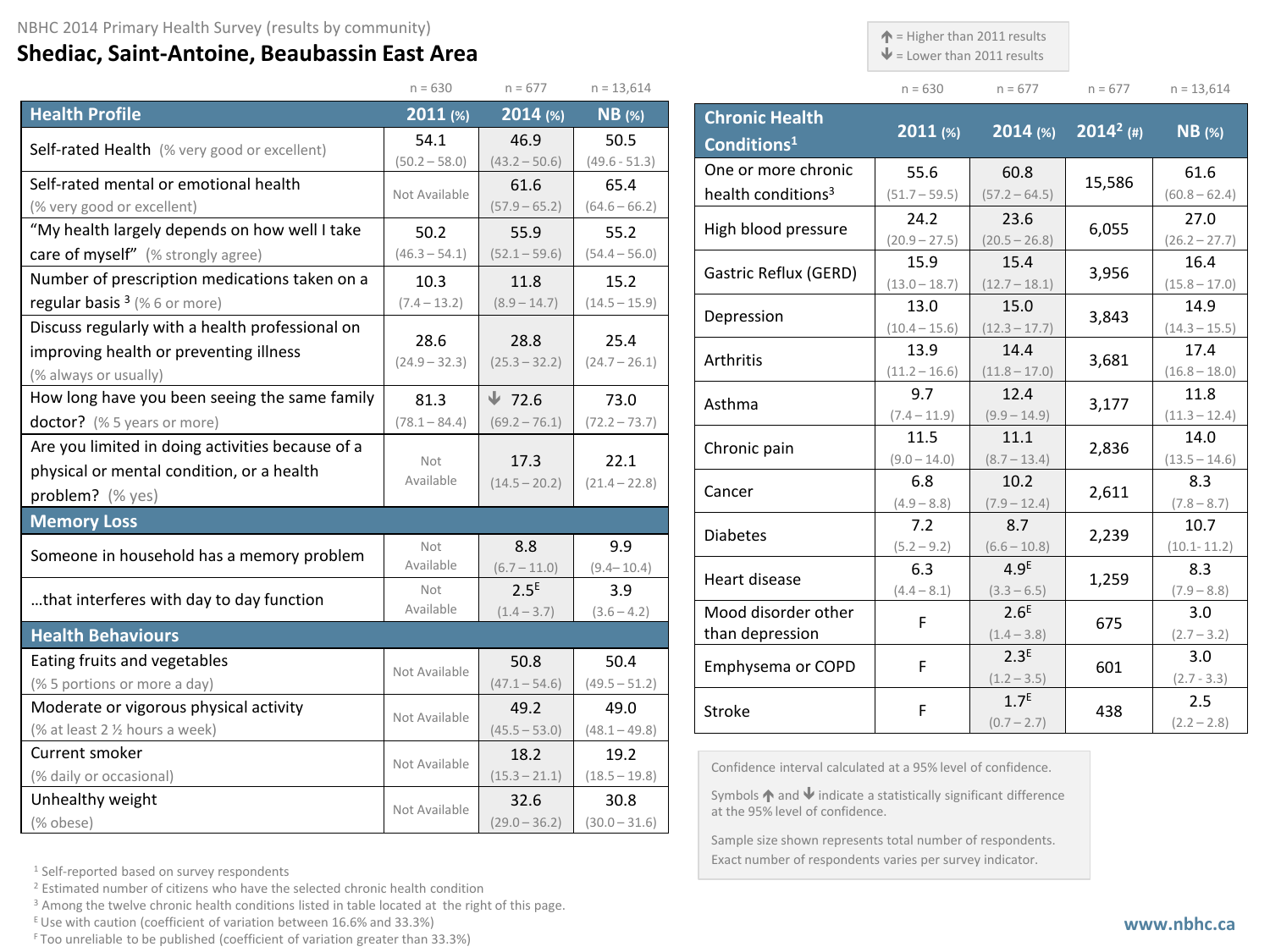|                        | NBHC 2014 Primary Health Survey (results by community)<br>Shediac, Saint-Antoine, Beaubassin East Area<br><b>Primary Health Indicator</b> |                                                                                                                                                                                           |                             | $B =$ Better than 2011 results<br>$W =$ Worse than 2011 results |                         |                                  |                         |                         |
|------------------------|-------------------------------------------------------------------------------------------------------------------------------------------|-------------------------------------------------------------------------------------------------------------------------------------------------------------------------------------------|-----------------------------|-----------------------------------------------------------------|-------------------------|----------------------------------|-------------------------|-------------------------|
|                        |                                                                                                                                           |                                                                                                                                                                                           |                             | $n = 630$                                                       | $n=677$                 | 1 to 33                          | $n=13,614$              |                         |
|                        |                                                                                                                                           |                                                                                                                                                                                           | 2011                        | 2014                                                            | Rank <sup>2</sup>       | <b>NB</b>                        |                         |                         |
|                        |                                                                                                                                           | <b>Accessibility</b><br>The ability of patients/clients to obtain care/service at the right place and the right time, based on respective needs, in the official language of their choice |                             |                                                                 |                         |                                  |                         |                         |
|                        | $A-1$                                                                                                                                     | Has a personal family doctor (% yes)                                                                                                                                                      |                             |                                                                 | 93.5<br>$(91.6 - 95.4)$ | 93.9<br>$(92.1 - 95.7)$          | 15                      | 92.1<br>$(91.7 - 92.5)$ |
|                        | $A-2$                                                                                                                                     | <b>Calling family doctor's office during regular practice hours</b> (% very easy or somewhat easy)                                                                                        |                             |                                                                 | 72.2<br>$(68.6 - 75.8)$ | <b>B</b> 79.7<br>$(76.6 - 82.8)$ | 13                      | 78.3<br>$(77.6 - 79.0)$ |
| Personal Family Doctor | Family doctor has extended office hours (after 5pm or on weekends) (% yes)<br>$A-3$                                                       |                                                                                                                                                                                           | Not available               | 28.1<br>$(24.7 - 31.5)$                                         | $\overline{2}$          | 16.2<br>$(15.6 - 16.8)$          |                         |                         |
|                        | $A - 4$                                                                                                                                   | Family doctor has an <b>after-hour arrangement</b> when office is closed $(\%$ yes)                                                                                                       |                             | 27.1<br>$(23.5 - 30.7)$                                         | 29.7<br>$(26.2 - 33.2)$ | $\overline{2}$                   | 18.2<br>$(17.5 - 18.9)$ |                         |
|                        | $A-5$                                                                                                                                     |                                                                                                                                                                                           | (% on same day or next day) |                                                                 | 26.8<br>$(23.2 - 30.4)$ | 29.4<br>$(25.8 - 33.0)$          | 19                      | 30.1<br>$(29.3 - 30.9)$ |
|                        | How quickly appointment can be made with family doctor                                                                                    | (% within 5 days)                                                                                                                                                                         |                             | 52.0<br>$(47.8 - 56.2)$                                         | 57.0<br>$(53.1 - 60.9)$ | 22                               | 60.3<br>$(59.4 - 61.2)$ |                         |
|                        | $A-6$                                                                                                                                     | Nurse working with family doctor who is regularly involved in health care $(\%$ yes)                                                                                                      |                             |                                                                 | 20.5<br>$(17.2 - 23.7)$ | 22.7<br>$(19.5 - 25.9)$          | 25                      | 27.5<br>$(26.7 - 28.3)$ |
|                        | $A-7$                                                                                                                                     | Has access to a <b>primary health team</b> <sup>3</sup> (% yes)                                                                                                                           |                             |                                                                 | 24.7<br>$(21.3 - 28.1)$ | 23.9<br>$(20.7 - 27.1)$          | 25                      | 28.5<br>$(27.8 - 29.2)$ |
|                        | $A-8$                                                                                                                                     | Wait time at the hospital emergency department (% less than 4 hours)                                                                                                                      |                             |                                                                 | 76.6<br>$(70.9 - 82.3)$ | 70.0<br>$(64.1 - 75.9)$          | 22                      | 73.9<br>$(72.7 - 75.1)$ |
|                        |                                                                                                                                           | How often citizens received the health care service they needed in the                                                                                                                    |                             | English <sup>4</sup>                                            | 91.0<br>$(87.8 - 94.2)$ | 92.0<br>$(89.0 - 95.0)$          |                         | 95.2<br>$(94.8 - 95.6)$ |
|                        | $A-9$                                                                                                                                     | official language of their choice<br>(% who always received service in language of preference)                                                                                            |                             | French <sup>4</sup>                                             | 85.0<br>$(80.6 - 89.4)$ | 68.0<br>W<br>$(62.5 - 73.5)$     |                         | 72.6<br>$(71.0 - 74.2)$ |

 $2$  Indicator rank across 33 communities, from best (1) to worst (33)

<sup>3</sup> Primary health team: Has access to a family doctor and has access to either a nurse practitioner or a nurse or other health professionals at their family doctor's office

<sup>4</sup> Preferred language of service as indicated by respondent in the survey  $E$ <sup>E</sup> Use with caution (coefficient of variation between 16.7% and 33.3%)

Confidence interval calculated at a 95% level of confidence.

Symbols **B** and **W** indicate a statistically significant difference at the 95% level of confidence.

Sample size shown represents total number of respondents. Exact number of respondents varies per survey indicator.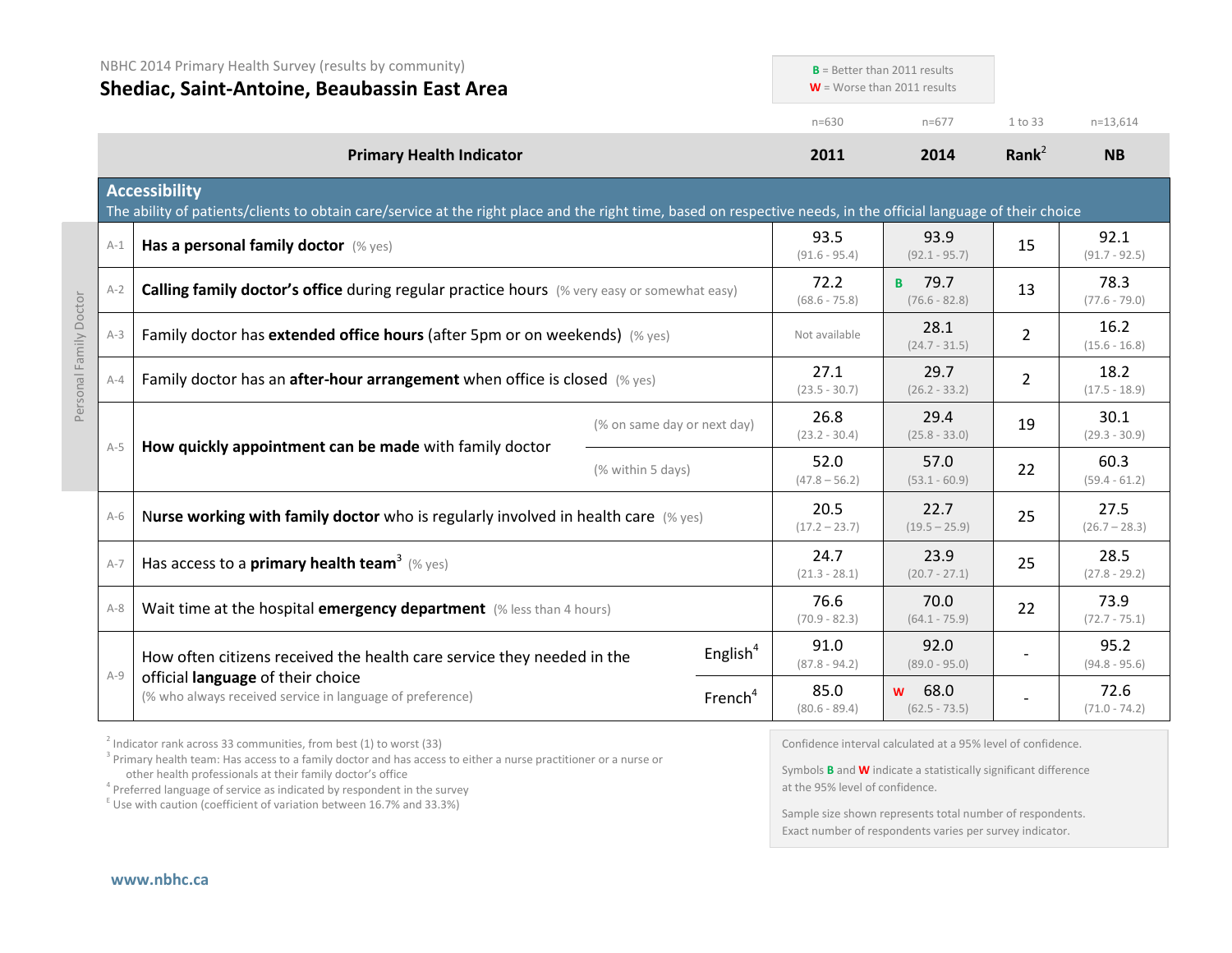| NBHC 2014 Primary Health Survey (results by community)<br>Shediac, Saint-Antoine, Beaubassin East Area |                                                                                                                                                               | $B =$ Better than 2011 results<br>$W =$ Worse than 2011 results |                              |                   |                            |
|--------------------------------------------------------------------------------------------------------|---------------------------------------------------------------------------------------------------------------------------------------------------------------|-----------------------------------------------------------------|------------------------------|-------------------|----------------------------|
|                                                                                                        |                                                                                                                                                               | $n = 630$                                                       | $n=677$                      | 1 to 33           | $n=13,614$                 |
|                                                                                                        | <b>Primary Health Indicator</b>                                                                                                                               | 2011                                                            | 2014                         | Rank <sup>2</sup> | <b>NB</b>                  |
|                                                                                                        | <b>Appropriateness</b><br>Care/service provided is relevant to the patients'/clients' needs and based on established standards                                |                                                                 |                              |                   |                            |
| $Q-1$                                                                                                  | Adults 65 and over who received their flu shot in the last year $(\%$ yes)                                                                                    | Not available                                                   | 57.1<br>$(51.0 - 63.2)$      | 32                | 70.6<br>$(69.2 - 72.0)$    |
| $Q-2$                                                                                                  | Adults with one or more of four select chronic health conditions <sup>5</sup> who had<br><b>measurements for blood pressure</b> in the past 12 months (% yes) | 88.6<br>$(84.5 - 92.8)$                                         | 93.2<br>$(90.1 - 96.3)$      | 11                | 91.3<br>$(90.6 - 92.0)$    |
| $Q-3$                                                                                                  | Adults with one or more of four select chronic health conditions <sup>5</sup> who had<br><b>measurements for cholesterol</b> in the past 12 months (% yes)    | 75.1<br>$(69.5 - 80.8)$                                         | 84.5<br>$(80.0 - 89.0)$      | $\overline{2}$    | 76.3<br>$(75.2 - 77.4)$    |
| $Q-4$                                                                                                  | Adults with one or more of four select chronic health conditions <sup>5</sup> who had<br><b>measurements for blood sugar in the past 12 months (% yes)</b>    | 72.6<br>$(66.7 - 78.5)$                                         | 80.0<br>$(75.1 - 84.9)$      | $\overline{7}$    | 73.9<br>$(72.8 - 75.0)$    |
| $Q-5$                                                                                                  | Adults with one or more of four select chronic health conditions <sup>5</sup> who had<br><b>measurements for body weight</b> in the past 12 months (% yes)    | 60.9<br>$(54.5 - 67.3)$                                         | 63.2<br>$(57.2 - 69.2)$      | 10                | 59.3<br>$(58.0 - 60.6)$    |
| $Q-6$                                                                                                  | How often family doctor helps citizens coordinate the care from other health care<br>providers and places (% always)                                          | 63.6<br>$(58.6 - 68.6)$                                         | 71.7<br>$(67.3 - 76.1)$      | 15                | 70.7<br>$(69.7 - 71.7)$    |
|                                                                                                        | <b>Effectiveness</b><br>Care/service, intervention or action achieves the desired results                                                                     |                                                                 |                              |                   |                            |
| $Q-7$                                                                                                  | Citizens with a chronic health condition <sup>7</sup> who are confident in controlling and managing<br>their health condition (% very confident)              | 34.4<br>$(29.7 - 39.0)$                                         | 40.8<br>$(36.4 - 45.2)$      | 19                | 42.2<br>$(41.2 - 43.2)$    |
| <b>Safety</b>                                                                                          | Potential risks of an intervention or the environment are avoided or minimized                                                                                |                                                                 |                              |                   |                            |
| $Q - 8$                                                                                                | Citizens with a chronic health condition <sup>7</sup> who know what each of their prescribed<br><b>medications do</b> (% strongly agree)                      | 39.0<br>$(33.9 - 44.1)$                                         | 43.4<br>$(38.5 - 48.3)$      | 22                | 47.7<br>$(46.6 - 48.8)$    |
| $Q - 9$                                                                                                | Was harmed due to a medical error or mistake as a result of health care services<br>received in the last 12 months (excluding hospital stay) (% yes)          | $2.5^{E,6}$<br>$(1.3 - 3.7)$                                    | $1.7^{E,6}$<br>$(0.7 - 2.7)$ |                   | $2.7^{6}$<br>$(2.4 - 3.0)$ |

<sup>2</sup> Indicator rank across 33 communities, from best (1) to worst (33)<br><sup>5</sup> Self-reported by respondent: Diabetes, heart disease, stroke or high blood pressure

<sup>6</sup> For this type of indicator, a "better" result is achieved when the indicator has a "lower" value

<sup>7</sup> Self-reported by respondent: Arthritis, asthma, cancer, chronic pain, depression, diabetes, emphysema or COPD, gastric reflux (GERD), heart disease, high blood pressure or hypertension, mood disorder other than depression, or stroke E Use with caution (coefficient of variation between 16.7% and 33.3%)

Confidence interval calculated at a 95% level of confidence.

Symbols **B** and **W** indicate a statistically significant difference at the 95% level of confidence.

Sample size shown represents total number of respondents. Exact number of respondents varies per survey indicator.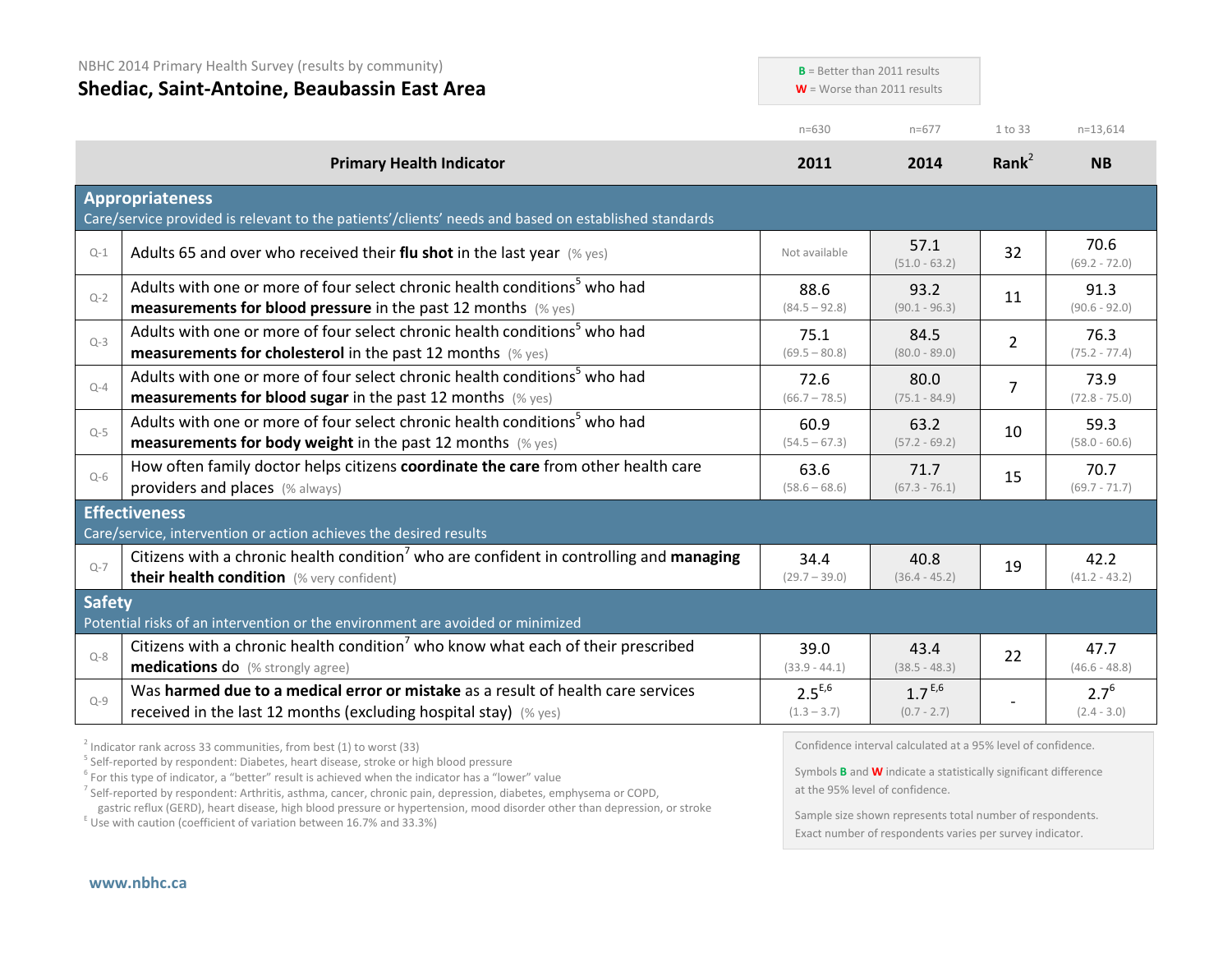NBHC 2014 Primary Health Survey (results by community)

| Shediac, Saint-Antoine, Beaubassin East Area |                                                                                                                            | $W =$ Worse than 2011 results     | $B =$ Better than 2011 results    |                   |                               |
|----------------------------------------------|----------------------------------------------------------------------------------------------------------------------------|-----------------------------------|-----------------------------------|-------------------|-------------------------------|
|                                              |                                                                                                                            | $n = 630$                         | $n=677$                           | 1 to 33           | $n=13,614$                    |
|                                              | <b>Primary Health Indicator</b>                                                                                            | 2011                              | 2014                              | Rank <sup>2</sup> | <b>NB</b>                     |
|                                              | <b>Efficiency</b><br>Achieving the desired results with the most cost-effective use of resources                           |                                   |                                   |                   |                               |
| $Q - 10$                                     | Model of care used most often when sick or in need of care from a health professional<br>(% hospital emergency department) | $7.4^{6}$<br>$(5.3 - 9.5)$        | $8.6^{6}$<br>$(6.5 - 10.7)$       | 13                | $11.5^{6}$<br>$(11.0 - 12.0)$ |
| $Q-11$                                       | Has used Tele-Care or other telephone information lines in the last 12 months $(\%$ yes)                                   | 10.2<br>$(7.8 - 12.6)$            | 8.0<br>$(6.0 - 10.0)$             | 11                | 7.4<br>$(7.0 - 7.8)$          |
|                                              | Use of services<br>Using primary health services in the last 12 months                                                     |                                   |                                   |                   |                               |
| $U-1$                                        | Visited a personal family doctor (% yes)                                                                                   | 79.7<br>$(76.6 - 82.8)$           | 80.2<br>$(77.2 - 83.2)$           | 20                | 80.3<br>$(79.6 - 81.0)$       |
| $U-2$                                        | Visited a hospital emergency department (% yes)                                                                            | 34.4<br>$(30.7 - 38.1)$           | 34.7<br>$(31.1 - 38.3)$           | 26                | 41.3<br>$(40.5 - 42.1)$       |
| $U-3$                                        | Visited a specialist (% yes)                                                                                               | Not available                     | 57.6<br>$(53.9 - 61.3)$           | 12                | 56.4<br>$(55.6 - 57.2)$       |
| $U-4$                                        | Visited an after-hours clinic or a walk-in clinic (% yes)                                                                  | 35.2<br>$(31.4 - 39.0)$           | 26.1<br>$(22.8 - 29.4)$           | $\overline{7}$    | 24.3<br>$(23.6 - 25.0)$       |
| $U-5$                                        | Visited an alternative practitioner (% yes)                                                                                | Not available                     | 32.0<br>$(28.5 - 35.5)$           | 4                 | 25.2<br>$(24.5 - 25.9)$       |
| $U-6$                                        | Visited a community health centre (% yes)                                                                                  | 9.6<br>$(7.3 - 11.9)$             | 6.0<br>$(4.2 - 7.8)$              | 21                | 6.9<br>$(6.5 - 7.3)$          |
| $U-7$                                        | Used ambulance services (% yes)                                                                                            | 3.8 <sup>E</sup><br>$(2.3 - 5.3)$ | 4.3 <sup>E</sup><br>$(2.8 - 5.8)$ | 26                | 5.7<br>$(5.3 - 6.1)$          |
| $U-8$                                        | Visited a nurse practitioner (% yes)                                                                                       | 4.3 $E$<br>$(2.7 - 5.9)$          | 7.0<br>$(5.1 - 8.9)$              | 19                | 7.7<br>$(7.3 - 8.1)$          |
| $U-9$                                        | Visited a health professional at a private clinic (% yes)                                                                  | Not available                     | 22.8<br>$(19.7 - 25.9)$           | 18                | 23.7<br>$(23.0 - 24.4)$       |

 $2$  Indicator rank across 33 communities. Under "efficiency" the rank is from best (1) to worst (33). Under "use of services" the rank is from highest (1) to lowest (33).

<sup>6</sup> For this type of indicator, a "better" result is achieved when the indicator has a "lower" value E Use with caution (coefficient of variation between 16.7% and 33.3%)

Confidence interval calculated at a 95% level of confidence.

**B**  $\mathbf{B}$  = Better than 2011 results that

Symbols **B** and **W** indicate a statistically significant difference at the 95% level of confidence.

Sample size shown represents total number of respondents. Exact number of respondents varies per survey indicator.